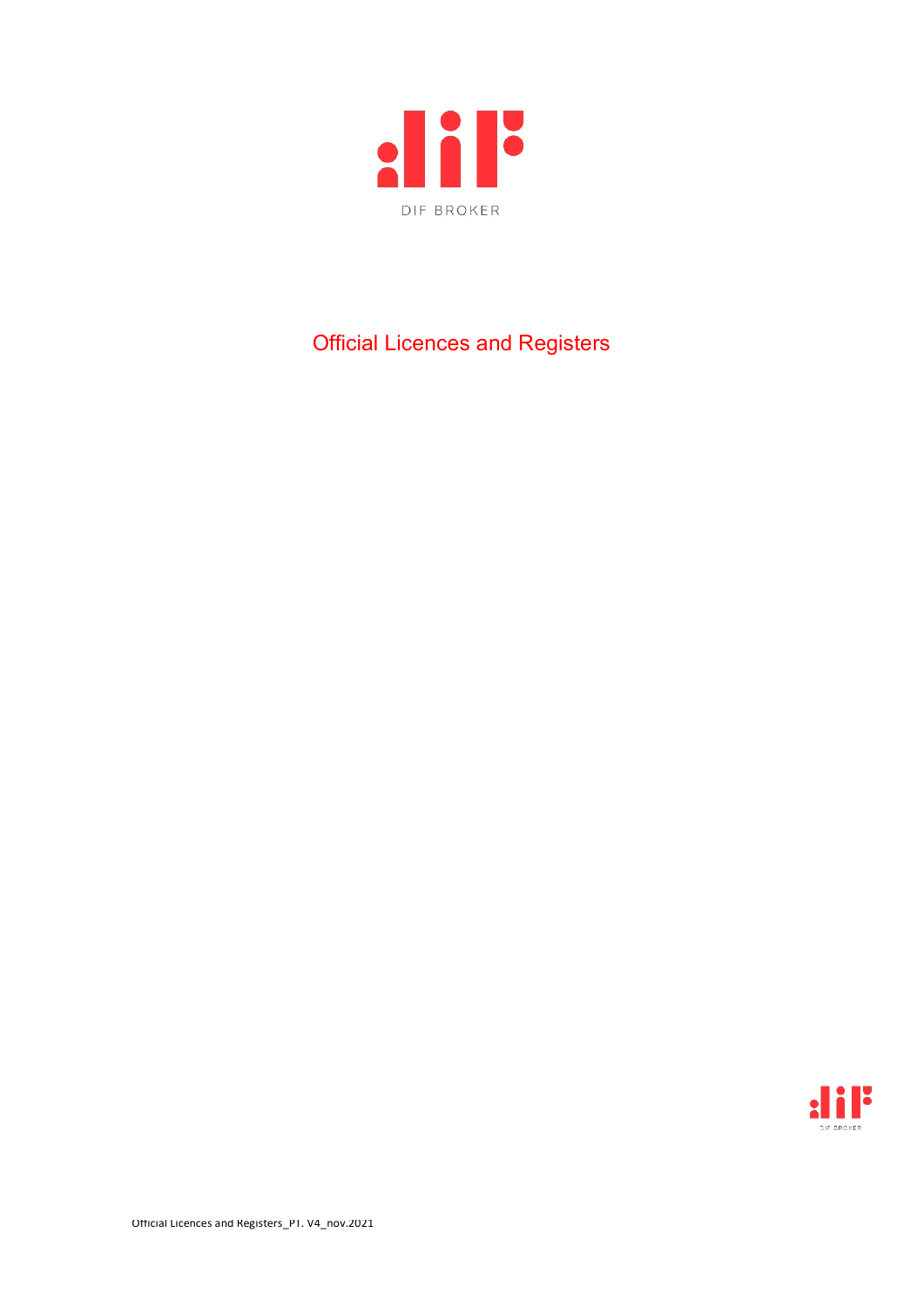**DIF BROKER SOCIEDADE FINANCEIRA DE CORRETAGEM S.A.** ("DIF Broker") is authorized to provide investment services and other related auxiliary services by the Portuguese and Spanish Authorities for Financial Supervision– the Bank of Portugal, CMVM and CNMV.

**Headquarters:** Avenida 24 Julho, nº 74 a 76, 1200-869 Lisbon, Portugal

**Share capital:** EUR 3.800.000,00

Email: [suporte@difbroker.com](mailto:suporte@difbroker.com)

N.C.P.I: 504.767.640

**DIF Broker is registered at the following Supervision Institutions:**

- **1) In Portugal:**
- **Banco de Portugal** ("BdP") Register code number 225 [\(https://www.bportugal.pt/entidadeautorizada/dif-broker-sociedade](https://www.bportugal.pt/entidadeautorizada/dif-broker-sociedade-financeira-decorretagem-sa)[financeira-decorretagem-sa\)](https://www.bportugal.pt/entidadeautorizada/dif-broker-sociedade-financeira-decorretagem-sa);
- **Comissão de Valores Mobiliários ("CMVM")** under the register 276 [\(https://web3.cmvm.pt/SDI/IFs/app/ficha\\_if.cfm?num\\_ent=%25%23TWU%](https://web3.cmvm.pt/SDI/IFs/app/ficha_if.cfm?num_ent=%25%23TWU%21%2DT%20%0A) [21%2DT%20%0A\)](https://web3.cmvm.pt/SDI/IFs/app/ficha_if.cfm?num_ent=%25%23TWU%21%2DT%20%0A)

## **2) In other EU country's**

• In Spain through its branch - DIF BROKER SOCIEDAD FINANCIERA DE CORRETAGEM S.A., SUCURSAL EN ESPAÑA (https://www.cnmv.es/portal/Consultas/ESI/ESISExtranjerasSuc.aspx?tip o=CSU&numero=36 &vista=0&fs=20/01/2020)

Country: España

Phone: 913540838

E-mail: [info@difbroker.com](mailto:info@difbroker.com)

Adress: Avenida de la industria 4. natea business park. ed 2, esc 2, 2ª de

Alcobendas 28108 (Madrid)

N.I.F/C.I.F.: W-0102668-A

Object: FINANCIAL INTERMEDIATION

Registration: Constituição: TOMO 23765, LIvro 0, Fólio 1, Secção folha

M-426487, Inscrição1; Registo junto da CNMV: 36.